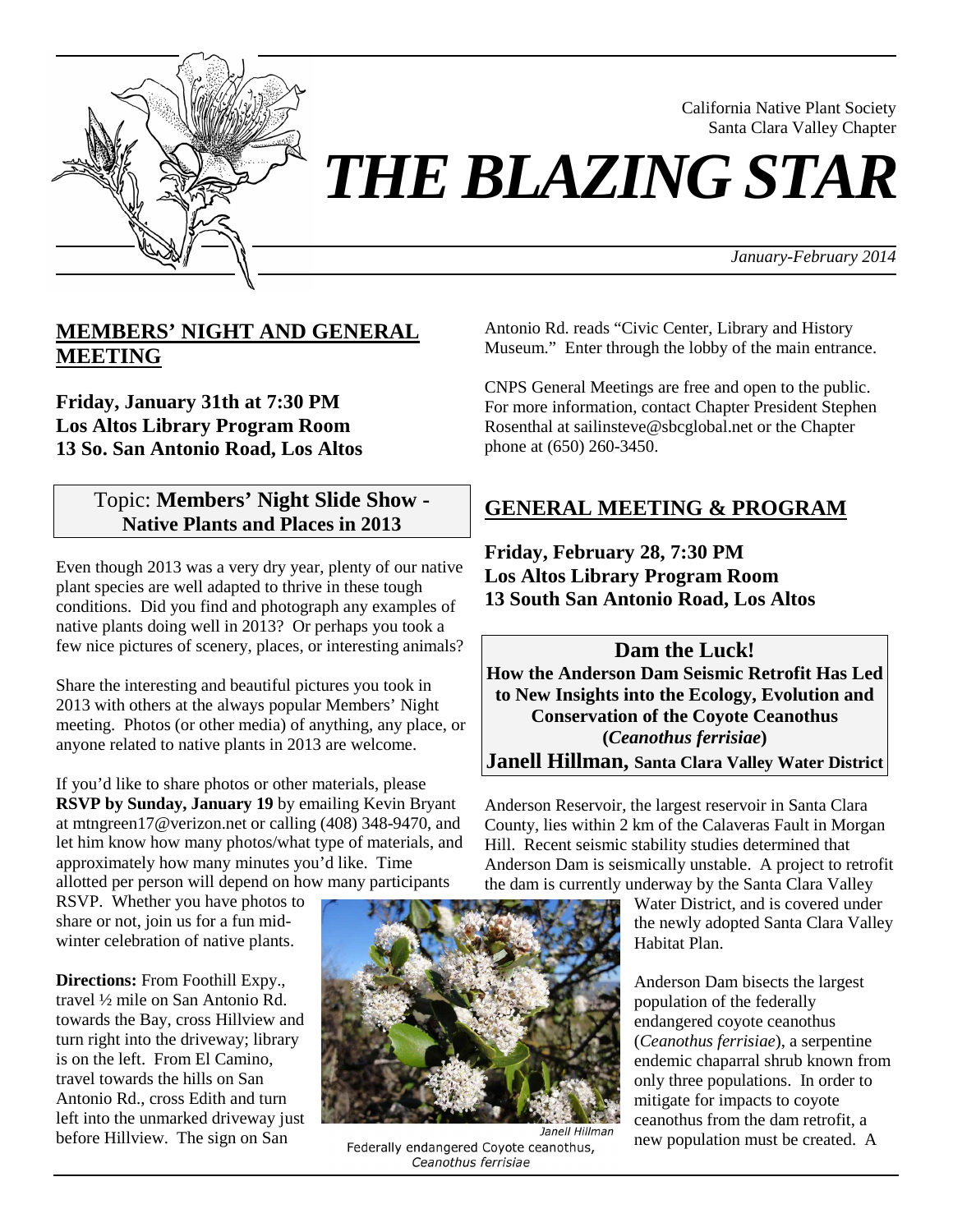potential mitigation site has been selected on the wellknown Coyote Ridge, a ridgeline just north of the reservoir, which is host to serpentine soils and associated rare and endangered plants. A series of collaborative research studies on the genetics, soil relationships, and water availability needs of known populations of coyote ceanothus are currently underway to determine methods to create a successful, functioning population.

Janell Hillman is a botanist at the Santa Clara Valley Water District, where she has worked for 15 years. She graduated from UC Santa Cruz with a degree in Environmental Studies and from San Francisco State University with a master's degree in Biology. She is a past co-president of the Santa Cruz Chapter of CNPS, and was on the state CNPS Executive Board for several years. Janell also won a scholarship from our Chapter in 2005.

Please join us for Janell's informative talk. **Directions** to the Los Altos Library are posted above.

**A follow-up field trip** to see the coyote ceanothus in bloom will be held on **Saturday, March 1 at 10am in Morgan Hill**. For further information and **to sign up**, please contact Judy Fenerty at judy@fenerty.com or (408) 655-3493.

# **CHAPTER ACTIVITIES**

## **Native Plant Nursery at Hidden Villa**

Come help propagate plants for our next plant sale by volunteering at one of our nursery work sessions, every **Wednesday and Thursday,** from **Noon to 3pm** (note winter hours). Bring garden gloves, sunhat, clippers, and liquids and your lunch if you like. Other tools will be provided at the nursery. Knowledge of plants is not necessary; your willingness to help is all that's required.

The nursery requests **black one-gallon pots**, sturdy ones for propagating plants for the spring sale. Bring them to the nursery any day (no snails please!) For more information, contact Melanie Cross at (650) 947-1325 or melanie@pcross.com; or Ray Deutsch at (650) 365-6136 or ray.deutsch@yahoo.ca.

**Directions**: Hidden Villa is located on Moody Road west of Foothill College. From Hwy. 280 in Los Altos Hills, take the Moody Road exit and head west. Two miles west of Foothill College, look for the Hidden Villa sign and driveway on the left. Proceed over the bridge and park in the visitor center parking lot to your right. The Nursery is at the greenhouse just beyond the visitor center.

## **Gardening with Natives**

Gardening with Natives (GWN), a special interest group within the Chapter, includes a mix of landscape architects, designers, seasoned native plant gardeners and beginners. It offers many talks throughout the year which are free and open to all.

This year's themes are *Maintaining Your Native Garden* and *Native All-Stars*. The monthly presenters will share tips on specific garden tasks or on native plant families that are easy to grow. For more information, visit **www.cnpsscv.org/index.php/gardening/gardening-with-natives.**

These programs are made possible by co-sponsoring libraries and volunteers who help with program logistics. If you would like to help organize similar programming at a library near you, contact arvind.kumar@cnps.org.

### **Planning a Native Rain Garden, a talk by Alan Hackler**

#### **Wed Jan 22, 7:00-8:30 PM, Morgan Hill Library, 660 West Main Avenue, Morgan Hill (408) 779-3196**

The season's first rains are pouring down, running off your roof, down your driveway and into the streets, storm drains, creeks and ultimately to the Bay and ocean. What if you could capture that runoff instead and use it for your garden, with the excess percolating downward to recharge our local aquifers and purifying the water as it passes through the soil?

Learn how rain gardens keep rain water on site. Find out what they are, how to construct them, and which California native plants are best suited for them.

**Alan Hackler** is the owner of Bay Maples, a design-build firm and native plant nursery in the South Bay. His own rain garden was on the Going Native Garden Tour and he has built many rain gardens for clients. Alan studied permaculture and environmental studies, and is a Build-It Green member with LEED, Greywater, and Master Gardener accreditations.

**Manzanitas -- Quintessentially California - in the Wild and in the Garden, a talk by Pete Veilleux** 

**Tue Jan 28, 7:00-8:30 PM, Saratoga Library, 13650 Saratoga Ave., Saratoga (408) 867-6126**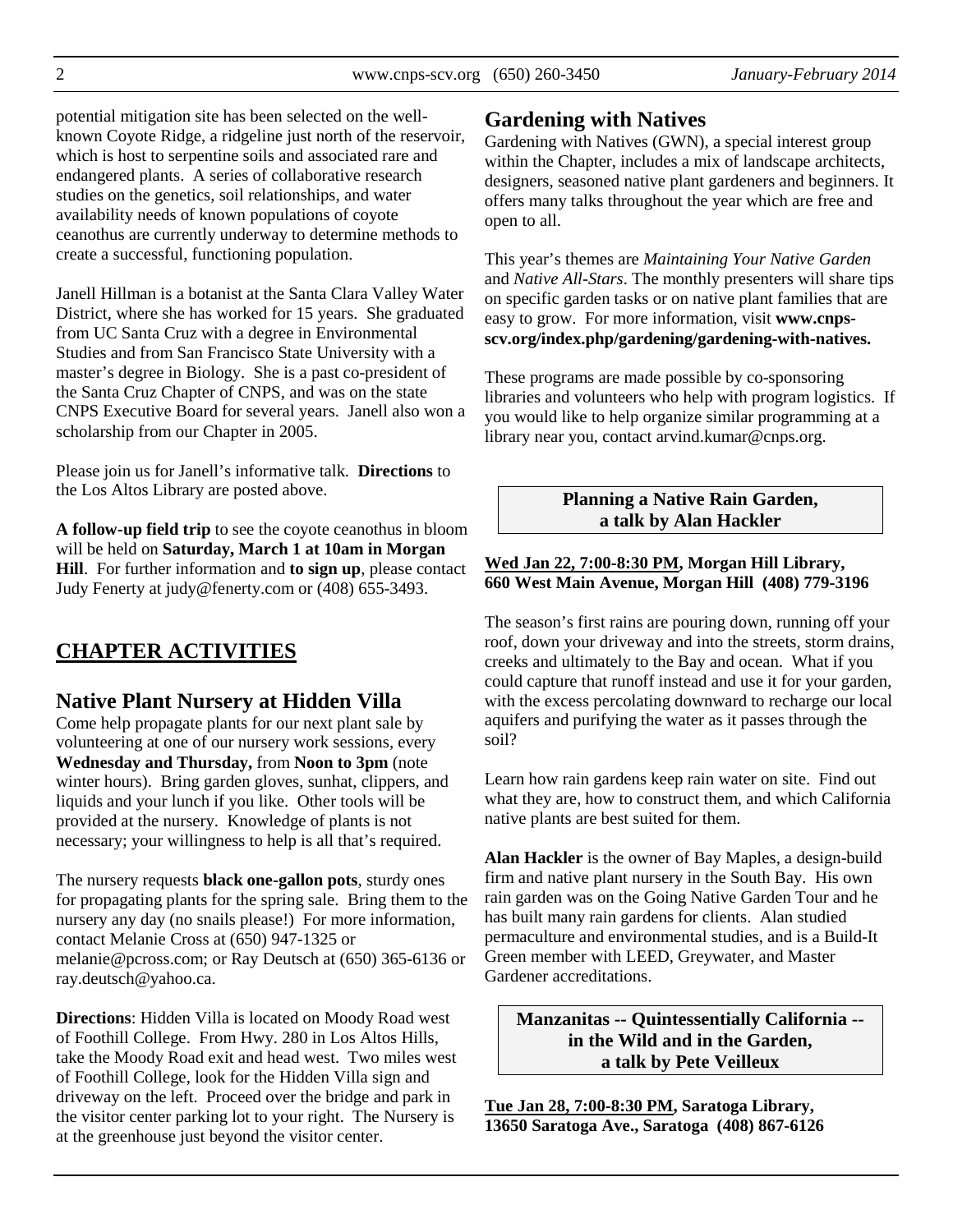Native manzanitas are one of California's most varied and beautiful groups of plants. They range in size from low ground covers, to medium-sized shrubs, and on to small trees. They usually flower in the dead of winter or early spring when little else is blooming, and have gorgeous smooth red bark. Some grow along the coast, while others are found inland. Learn how to select, prune, water, and propagate these beauties and give them a place of honor to enhance your garden and nurture wildlife.

**Pete Veilleux** is a master designer, nurseryman and photographer. Pete builds gardens using native plants for long-lasting, self-sustaining landscapes which help people get the maximum use and pleasure from their patch of earth. He is the owner and propagator of East Bay Wilds Native Plant Nursery in Oakland.

#### **Weeding and Sheet Mulching Your Native Plant Garden, a talk by Deva Luna**

#### **Wed Feb 26, 7:00-8:30 PM, Campbell Library, 77 Harrison Ave., Campbell (408) 866-1991**

The rains bring much needed water to our gardens, but also sprout pesky weed seeds that hide in the soil. Ridding your garden of these weeds is typically a back-breaking, timeconsuming endeavor, but there are techniques that can save you lots of time and effort. Join us to learn about sheet mulching and other simple tricks that you can do now, so you can enjoy your garden later. Bring along a sample of one or more of your weeds for Deva to identify.

**Deva Luna** is a sustainable and Bay Friendly-certified landscape designer who has been teaching and speaking about horticulture for 15 years. She has a degree in "Plants and Art" and works for EarthCare Landscaping in Cupertino. Her passions include California native plants, greywater, edible landscaping, herbs, and "quirky yard art."

## **Keying with Natives**

Join us as we learn and practice methods of identifying the native plants of our region (aka keying). From beginners to more advanced, there are challenges for all. Bring in plant samples if you have some or just come and work with the materials provided. We discuss the various plant books and practice keying with them. Microscopes are also available.

The upcoming dates are **Fridays**, **January 24 and February 21 from 6:30pm - 8:30pm**. We meet at the Peninsula Conservation Center (PCC), 3921 E. Bayshore Road in Palo Alto. For more information, please contact Dave "Tex" Houston at 350co2now@gmail.com or (650) 303-2777; or Sally Casey at (408) 377-0989.

**Directions to PCC:** From Highway 101, take the "San Antonio North" exit, get immediately into the left-hand turn lane, and turn LEFT onto East Bayshore. This will curve around to the left, then right. Turn right on Corporation Way. Then turn into the first driveway on your left, which leads to the PCC parking lot. The meeting rooms are on the first floor.

## **LIVeCoRPs (CONSERVATION) NEWS**

#### **LIVeCoRPs Moves to Thursday Night**

LIVeCoRPs (our Conservation Committee) is moving its monthly meeting from the third Tuesday of the month to the third Thursday of the month. The time and place will remain the same: 7:00pm at the PCC. Most local government agencies hold their public meetings on Tuesdays. As some of our members are attending these meetings and speaking on behalf of CNPS, the conflicts in meeting times have become unworkable.

Our next meetings will be on **Thursdays, January 16 and February 20 at 7:00pm at the PCC**. Please join us!

For questions, comments or concerns, please contact LIVeCoRPs Chair Linda Ruthruff at ldrruff@hotmail.com. For **directions** to the PCC, please see the Keying with Natives article above.

#### **Action Alerts**

Our Conservation Committee (LIVeCoRPs) has many strategies for our mission of protecting Rare and Endangered Plants and their habitats. Some seek and **document** local occurrences and work on their protection. Others work on containment and removal of **invasive plants**. Still others are working on **restoration** projects. Soon we will have members forming relationships with our local nurseries trying to encourage them **not to sell** more of the plants that have already invaded the natural environment. (See PlantRight article at the end of this newsletter.)

Our other strategy is to **advocate** with the many levels of our local governments. We attend many meetings with City Councils, Boards of Supervisors, Water Districts, Planning Commissions and developers, advocating for the protection of our precious native plants and the ecosystems that support them. We also have formed partnerships with other local environmental organizations, knowing that there is power in numbers.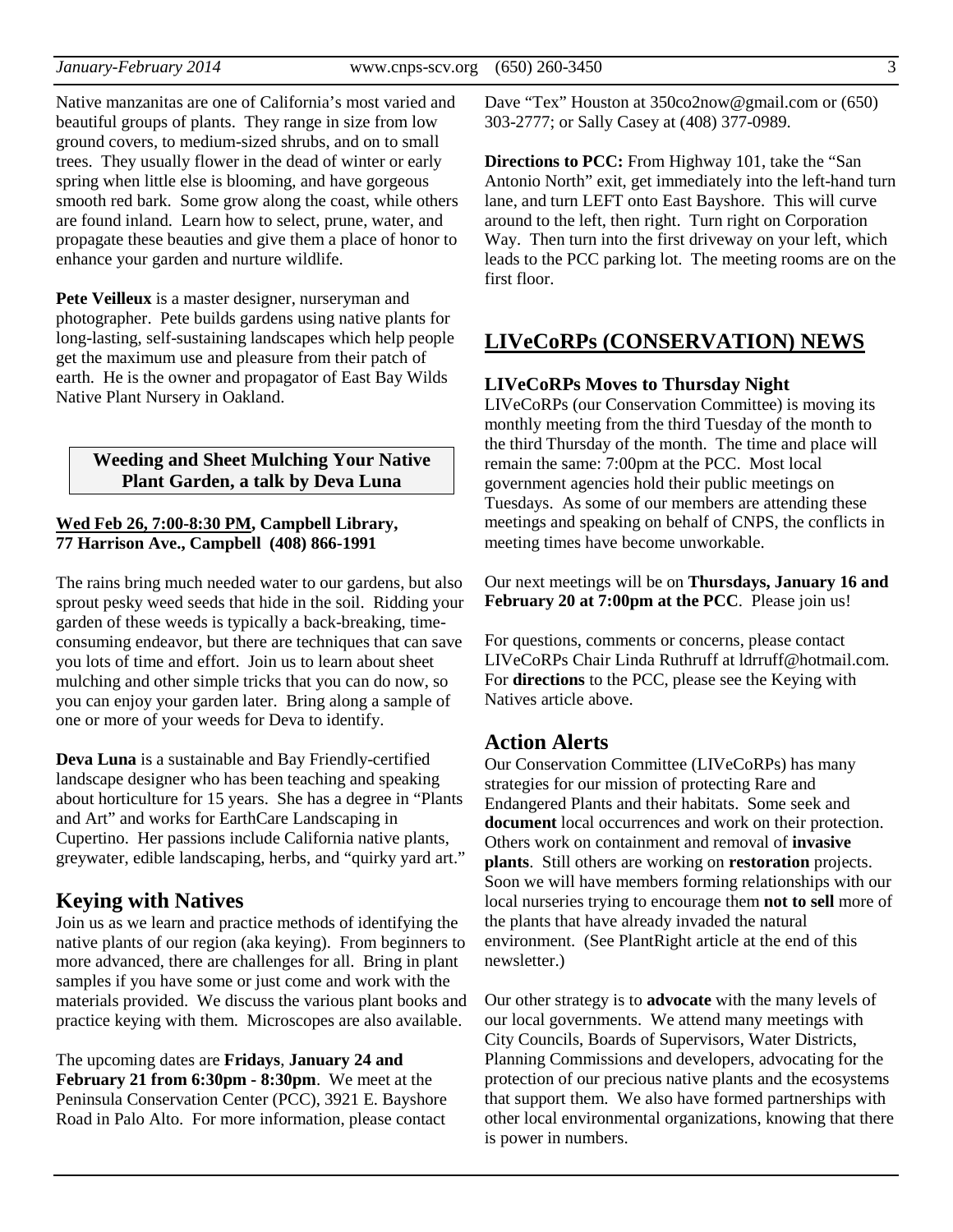**This is where our membership can help** from the comfort of their own homes in their bathrobes and slippers. Sometimes our elected officials need to **hear from our members personally**. They need to know that we represent hundreds of taxpayers and voters who care deeply about environmental issues. When an issue reaches this critical juncture, we will send out a **Chapter Action Alert**. We try to make it easy to help. We summarize the issue, explain our concerns, spell out the most important messages to convey, provide a sample email/letter and provide the representatives' email addresses. Of course if you can, it is best to personalize the letter. It is also helpful if you add "ldrruff@hotmail.com" in the BCC: address so we are able to track the efficacy of the alert.

**Please help by responding to these alerts** as many of you already have. We had 63 letters in response to the Alert about Ulistac and 45 respond regarding the Water Pollution Control Plant. This is a great beginning  $-\text{let's push up our}$ goal for the next Alert to 200. If we each are willing to invest less than one hour per year responding to Alerts we can really increase our impact on the decision making that will shape our environment for the present and the future. Thank you so much for your concern for our future.

#### **2013 California IPC Symposium**

#### *By Don Thomas, Chapter Member*

Last year's Symposium of the California Invasive Plant Council was held at Lake Arrowhead in the San Bernardino Mountains. In spite of the Federal Government shut-down, we were still able to go on a field trip into the National Forest surrounding Big Bear Lake by visiting private inholdings.

There were many interesting presentations at the conference, but the following three might be of particular interest to Chapter members:

Ellen Gartside of the Midpeninsula Regional Open Space District described their program to control slender false brome (*Brachypodium sylvaticum*), an invasive plant that threatens to take over the understory of redwood forest in the Santa Cruz Mountains.

Stuart Weiss of Creekside Center for Earth Observation spoke about the threat that atmospheric nitrogen deposition poses to California native ecosystems, such as serpentine grassland, and how mitigation funds can be employed to implement habitat conservation plans.

Lech Naumovich, also of Creekside, described how they succeeded in restoring a non-native annual grassland in

Woodside to native perennial grassland by scraping off the thatch and non-native seedbank and re-seeding with native grasses and wildflowers.

The abstracts for all of the presentations at the Symposium can be found at **www.cal-ipc.org/symposia/pdf/Cal-IPC2013SymposiumAbstracts.pdf**.

#### **RARE PLANT NEWS**

## **Chapter Recognized in Rare Plant Treasure Hunt Awards Announcement**

The CNPS Rare Plant Treasure Hunt Team notes that our Chapter won first place in the state for documenting 32 occurrences of rare plants. After four rare plant trainings in 2012 (led by Toni Corelli), volunteers documented many rare plant populations on regular Chapter field trips and in special Rare Plant Treasure Hunt field trips. Find details, including photo contest winners, at

**cnps.org/cnps/rareplants/treasurehunt/award\_winners. php.** 

### **Colin Kortman New Vegetation Chair**

At the November 13 Rare Plant Committee meeting Chapter president Steve Rosenthal appointed Colin Kortman as Chapter Vegetation Chair. Colin is a Master's candidate at San Jose State University. His current fields of interest include GIS mapping and fire ecology. He has taken state CNPS classes and is very interested in our Chapter and its programs and activities. Welcome Colin!

Colin may be reached at colinkortman@hotmail.com or (831) 359-8708.

#### **Welcome Karen Tanner, Invasives Chair**

We welcome our new Interim Invasive Plants Chair for Santa Clara County, Karen Tanner. Karen has already helped out with our fall plant sale, and she's already taking action in her new position, by soliciting "PlantRight" Ambassadors (see article at the end of this newsletter) and planning a "Weeding in the Wild" event for March 15, 2014. Next fall Karen will be starting graduate school, hence the term "Interim." Karen may be contacted at karen.e.tanner@gmail.com or (408) 355-0764.

We send a hearty "thank you" to outgoing Invasives Chair for Santa Clara County, Debra Welch. Debra raised our Chapter membership's awareness of weeding events in Santa Clara County in cooperation with several public agencies.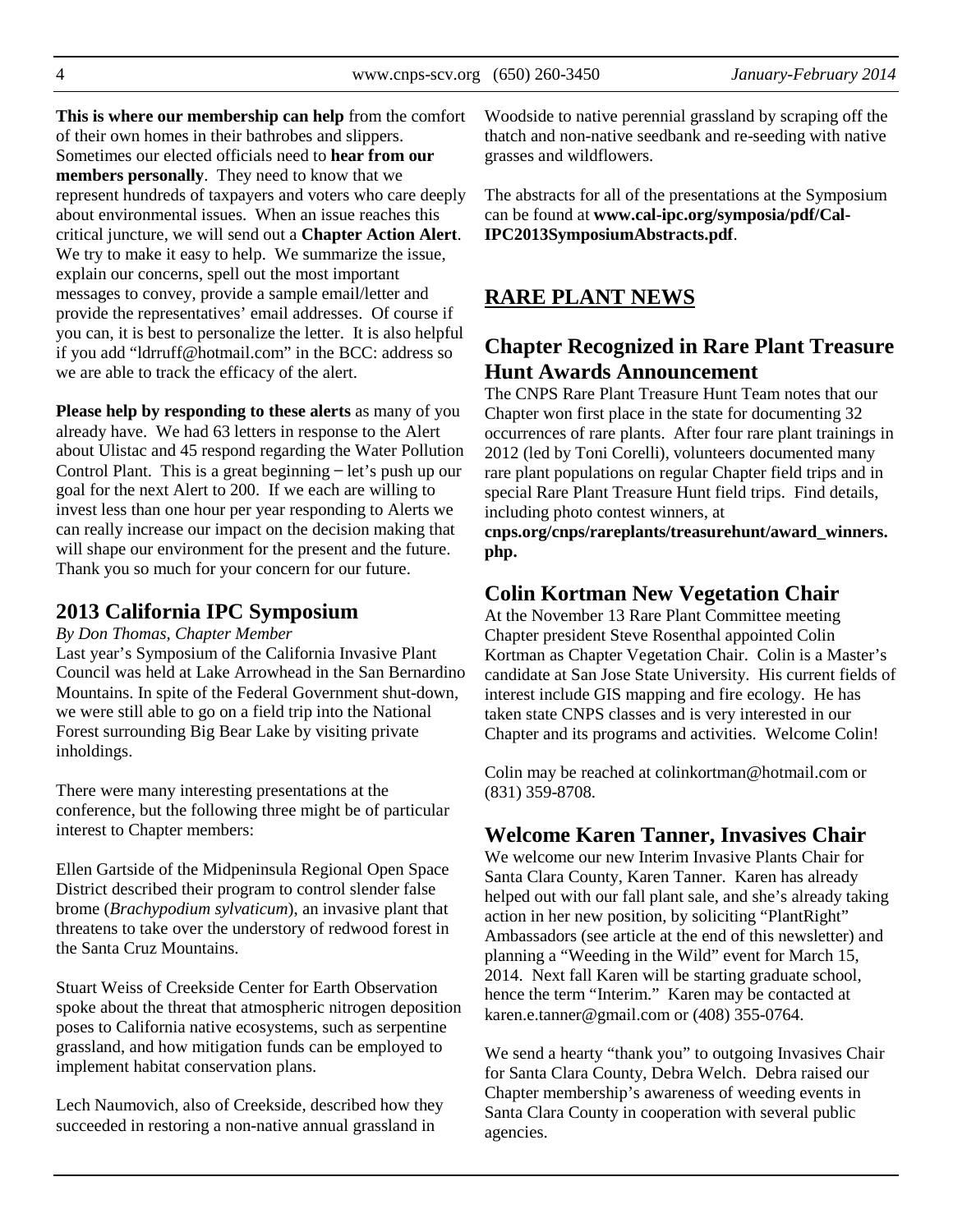## **IN MEMORIAM**

## **Alfred Butner August 8, 1937 – November 27, 2013**

Al was born in New York City, where his father was in the garment trade and his mother was a homemaker. He attended Jamaica High School in New York City and Alfred University in upstate New York. He met his late wife Brenda at Alfred University. He received a Master's degree in Zoology, specializing in herpetology. He married Brenda and set out to study medicine.

Al started his medical training at the University of Basel, Switzerland, studying exclusively in German. He completed his medical degree at New York Medical College, then served in the military as an Army surgeon. He came to California to accept a job at a Kaiser hospital in



Redwood City, and over the years became a pioneer in laparoscopic surgery and an expert in the treatment of breast cancer.

Al's late wife Brenda was a leader in our Chapter of CNPS. Al supported Brenda in all of her work for CNPS, including gardening, lobbying, activities, and field trips. After Brenda passed away in 1995, Al set up an endowed fund with the Chapter in her

Al Butner, 1937-2013

memory to support a lecture series on botanical topics. He donated to this fund himself and solicited donations from their many friends. To date the Chapter has awarded stipends for fifteen lectures from this fund, the most recent being an Edgewood Weed Warriors presentation at our November 2013 General Meeting.

Al served as Publicity Chair until 2003. He remained a supporter of the nursery and other Chapter activities. For example, the large surgical stainless steel table at the nursery was a gift from Al and his second wife Julie.

Al grew manzanitas and many other native plants at his home in Los Altos Hills, along with wine grapes. He became an accomplished winemaker and donated many bottles to Chapter events, including our annual potluck. In addition to his love of plants, he was interested in hiking, birding, running, rock climbing, white water rafting, and playing the guitar. He maintained a full and active life until he was diagnosed with ALS in 2012. He passed away on Wednesday, November 27th.

Several hundred of Al's friends attended services at Congregation Kol Emeth in Los Altos Hills on Sunday, December 1. Attending were members of the Chapter who had gone on many trips with Al. We shall miss him greatly and offer our condolences to his widow Julie, his children, and his grandchildren.

## **CHAPTER SERVICE OUTINGS**

## **Habitat Restoration at Edgewood Park**

Come help remove non-native weeds from Edgewood Park and provide critical habitat for endangered species. Weeding sessions take place **Friday mornings** throughout the year, starting at **9am.**

For Edgewood Weed Warrior schedules, meeting places, and other details, visit **edgewood.thinkersrus.net**; contact Paul Heiple at (650) 854-7125 or pheiple@gmail.com; and email John Allen at jcakwa@comcast.net for Friday info.

## **Save the Date: March 15 Weeding in the Wild**

Join us for weeding on March 15. We'll work in cooperation with public agencies to weed and learn about nature and watersheds. For more information see our next Blazing Star newsletter, or contact Interim Invasive Plants Chair for Santa Clara County Karen Tanner, at karen.e.tanner@gmail.com or (408) 355-0764.

## **CHAPTER FIELD TRIPS**

Chapter field trips are free and generally open to the public. They are oriented to conservation, protection and enjoyment of California native plants and wildlife, and we adhere to all rules and guidelines for the lands on which we are visiting.

**In our region it is very important to be prepared for hiking on rugged and steep terrain, wide temperature ranges and rapidly changing conditions at any time of year. All participants should wear sturdy footwear and carry sufficient water, sun protection, food, clothing layers, personal first aid and other supplies you may need. If you have any questions about your ability to participate in a particular field trip, please contact the trip leader in advance.** 

#### **Sat Jan 25 10am - 1pm Rancho Cañada del Oro (South San Jose)**

In mid-July there was a 26-acre fire at Santa Clara County Open Space Authority's Rancho Cañada del Oro preserve. Although fire can do a lot of damage, much of the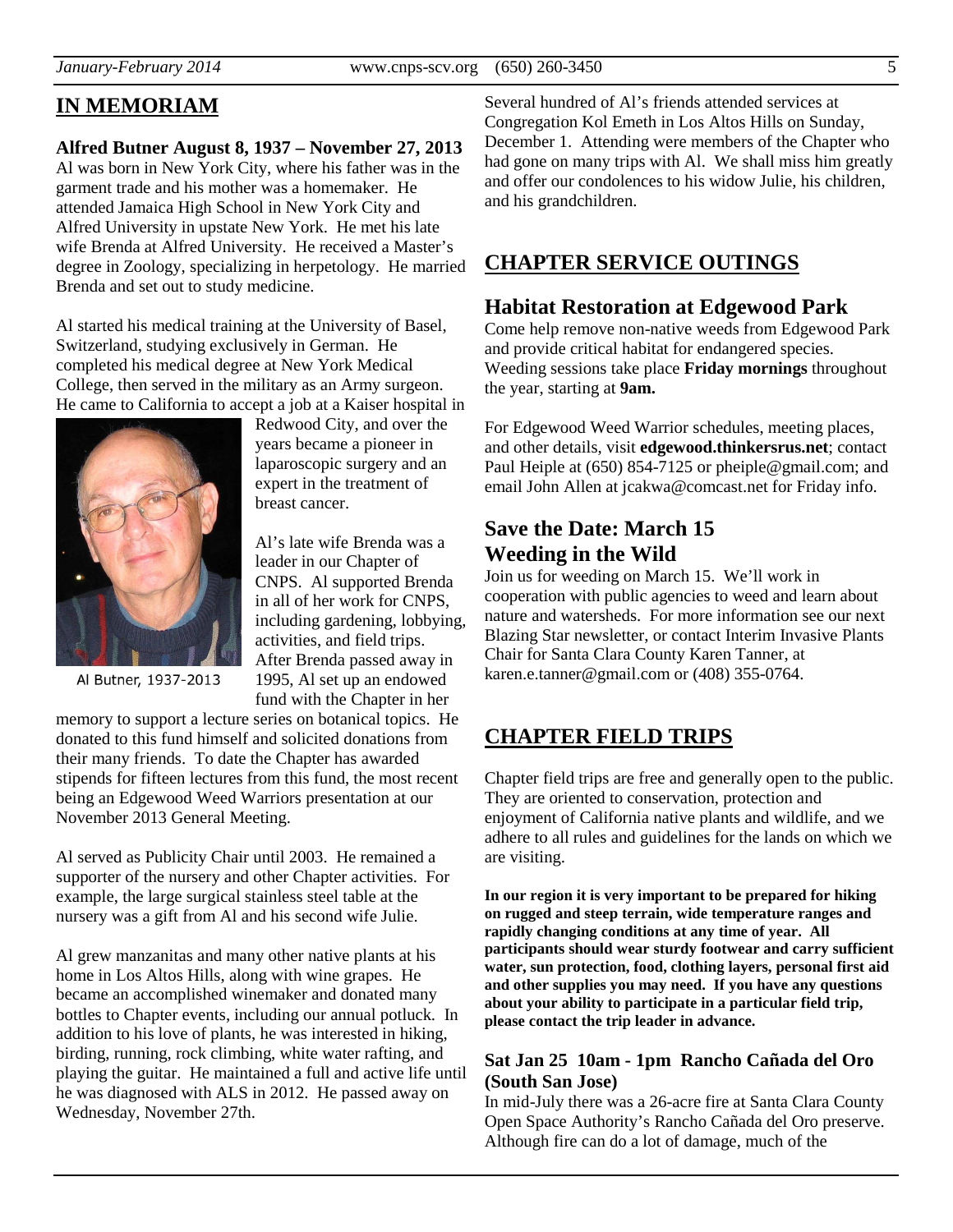California landscape is "fire adapted," meaning that it tolerates some fires. In cooperation with the Open Space Authority, our Chapter is documenting the recovery of this area (and looking for rare "fire follower" plants) with a series of off-trail hikes.

The first hike was in November, before the rains began. This will be the second hike, hopefully in the middle of the rainy season. The third hike will be during the blooming season. Photos from all of the hikes will eventually be posted to the Chapter web site. The hikes will be about two miles long with 400 feet of climbing.

Because this will be an off-trail hike, attendance is limited to 20 people and **reservations are required**. Contact David Chapman at dcchapman@acm.org or (408) 828-6467 **to sign up** and obtain directions. Note: There will be a rain make-up day on February 1st, if necessary.

**Sat Feb 8 10am - 1pm Eaton Park (San Carlos)**  Join Don Thomas on a visit to Eaton Park in San Carlos, where we will see a population of *Dirca occidentalis*, the Western leatherwood. This Bay Area endemic plant is the

only member of the family *Thymelaeaceae* in California. After seeing leatherwood, we will walk up the trail for some great views. (There are some steep sections.) We should be finished by about lunch time, but it is suggested that you bring lunch and water. There is an optional additional hike afterwards in the adjacent Big Canyon Park. For more information contact Don Thomas at (408) 828- 4044 or don e thomas@yahoo.com.

**Directions**: Meet at 10am at the Eaton Ave. entrance to Eaton Park at very end of Eaton Ave. in San Carlos. Eaton Ave. can be reached by way of El Camino Real or Alameda de las Pulgas, between Edgewood Rd. and Brittan Ave.

A description of the park can be found in the *Peninsula Trails* book by Jean Rusmore. A description of the trail and a plant list can be found at

**www.cityofsancarlos.org/gov/depts/parks\_rec/park\_info rmation/hiking\_trails/eaton\_big\_canyon\_trail.asp**.

**Sun Feb 9 9am - Noon Pulgas Ridge (San Carlos)**  Start spring early with a pleasant walk through this easily accessible Open Space Preserve. Join Carolyn Dorsch and Michael Yantos for a viewing of late winter flowers, and see the awakening of spring.

We will see some early flowering plants such as shooting stars, milkmaids, manzanitas, perhaps hound's tongue, fetid adder's tongue and coast man-root.

This trip will be a moderate 3-mile loop hike through oak woodland, mixed evergreen woodland, chamise chaparral, and coastal scrub, combined with a little bit of riparian woodland. The trip will include an elevation gain and loss of about 600 feet.

Reservations are required for this preserve. For more information or to **reserve your spot** contact Carolyn Dorsch at cdorsch1@aol.com or call 650 804-6162 (eves).

# **ANNOUNCEMENTS**

*News and Activities from Other Organizations* 

# **Edgewood Docent Training Begins Jan. 18**

Friends of Edgewood Natural Preserve (FOE) will offer docent training in January for their spring Wildflower Walks. Edgewood is a wonderful resource containing several plant communities in addition to the serpentine grasslands that are the highlight of the walks. Docents lead free, 3-hour walks on spring weekend mornings.

FOE's wildflower docent training provides seven Wednesday evening presentations (in Redwood City) by knowledgeable speakers, Saturday morning hikes through Edgewood led by these speakers, and a binder full of facts about the Preserve. There is a \$30 fee for training materials.

To register or for more information, please email Mary Wilson at docent-trainer@FriendsOfEdgewood.org or visit **www.FriendsOfEdgewood.org**.

# **Western Bryophyte Foray – Boulder Creek March 28-31**

SoBeFree is a series of West Coast forays started by the Bryolab at UC Berkeley, and open to all botanists. The main focus is on bryophytes, but the team also encourages experts on other groups to come along and smell the liverworts.

The 2014 SoBeFree will be based at YMCA Camp Campbell, a 5 minute drive north of Boulder Creek. To date, 202 species of moss, 51 liverworts, and 4 species of hornworts have been found in Santa Cruz County, with several more just outside the county lines. The county is rich in limestone and marble, as well as marine sandstone deposits, supporting a number of rare endemic bryophytes. Participants may see coastal prairie, coast redwood forest, live oak forest, and chaparral scrub, depending on the field trips chosen. More information on the bryophytes of Santa Cruz County can be found at **www.bryolog.com**.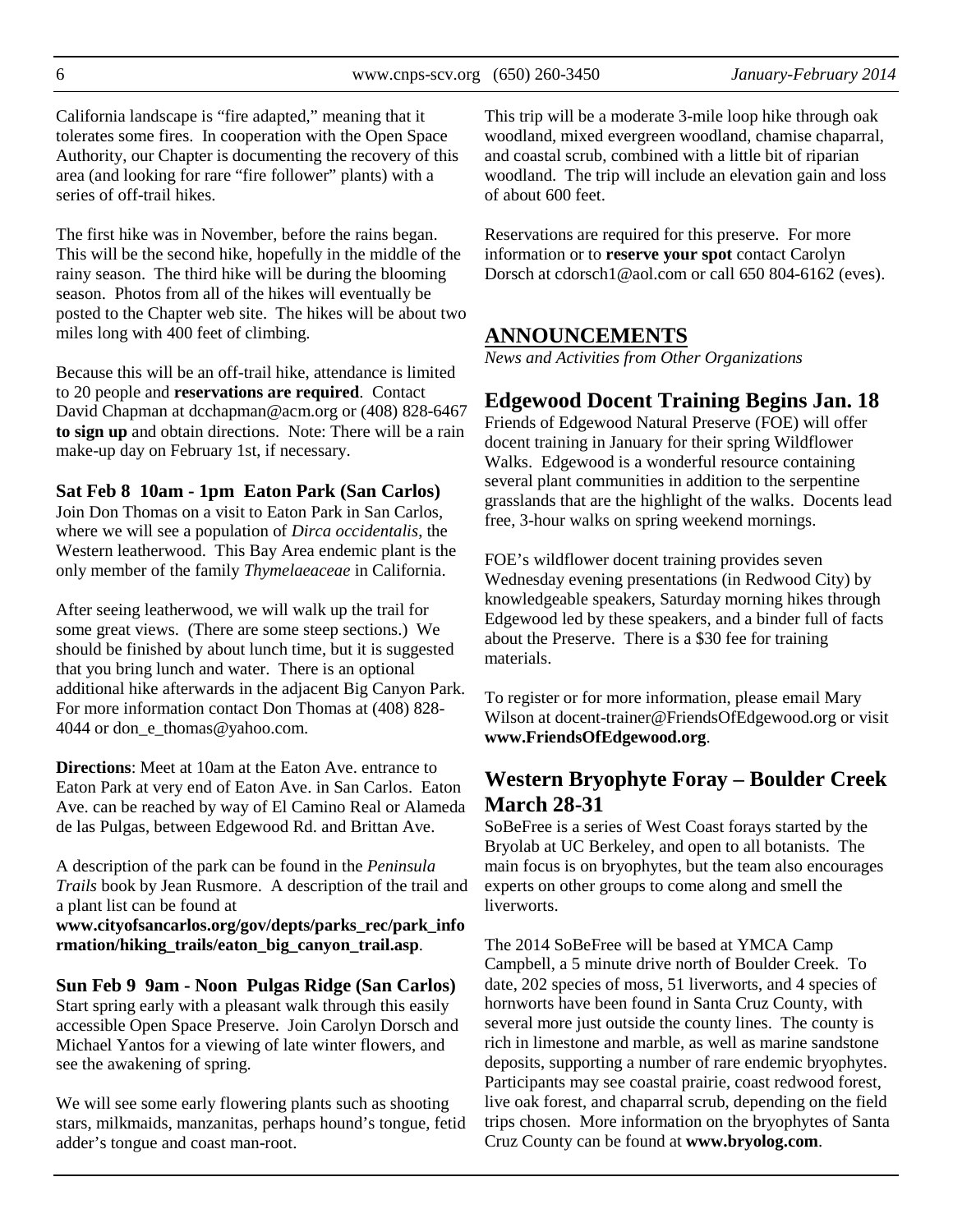During SoBeFree, there will be field trips and presentations from students and others. We always have walks for beginners, and in the evenings we do microscope work. Participants may stay in the bunkhouse style cabins at Camp Campbell, or they may stay at nearby motels. For more info, visit the SoBeFree website at: **www.ucjeps.berkeley.edu/bryolab/trips/sobefree.php**.

**Register early**, as spots fill up fast. To register and for more information, contact Ken Kellman at kkellman@ sbcglobal.net or (831) 336-8548 (before 9pm please!)



## **CNPS 2015 Conservation Conference**

This conference will take place at the DoubleTree by Hilton in San Jose, **January 13-17, 2015**. State CNPS needs hundreds of volunteers to make the event a success, and offers full and partial **registration rebates to volunteers**. Committees open include: Outreach, Volunteer Coordinators, Arts, and Silent Auction Committees. Contact Josie Crawford for more information at jcrawford@cnps.org or (916) 447-2677x205.

## **Call for PlantRight Ambassadors**



Invasive plants can degrade ecosystems, alter fire regimes, and threaten native flora and fauna. California spends approximately \$82 million annually on invasive plant control, but one of the most costeffective ways to fight invasions is to avoid the use of invasive ornamental plants in

landscaping. PlantRight's new Retail Nursery Partnership seeks to educate California nursery retailers about ornamental invasive plants and offers recommendations for noninvasive alternatives. Nurseries that join this free program agree not to sell plants listed as invasive by PlantRight, and to educate customers and staff about the problems they cause. To learn more, visit

**www.plantright.org/retail-nursery-partnership**.

With spring right around the corner, our Chapter is looking for volunteer PlantRight ambassadors to cultivate local

nurseries as PlantRight partners. Training and materials are available through PlantRight's Continuing Education program (**plantright.org/continuing-education**), to educate volunteers and empower your favorite nursery to become part of the solution.

To get started, please contact Karen Tanner at karen.e.tanner@gmail.com or (408) 355-0764.

## **CHAPTER OFFICERS FOR 2014**

Chapter officers for the 2014 calendar year were elected at our Annual Meeting on November 9. Many thanks go out to our Chapter officers from 2013, who agreed to serve again for 2014.

We welcome **David Chapman as our new Publicity Chair**, to be assisted by **Toni Gregorio-Bunch**. We thank outgoing Publicity Chair **Rose Rockwood** for her many years of service, including getting our events listed in many venues and creating lovely event posters for us. David may be reached at dcchapman@acm.org or (408) 828-6467.

We have several open Board and Committee Chair positions. For more information, or to volunteer for the Chapter in other ways, please contact any of the officers listed below.

| <b>Title</b>     | <b>Name</b>  | <b>Phone</b> | <b>Email</b>   |
|------------------|--------------|--------------|----------------|
| <b>President</b> | <b>Steve</b> | (408)        | sailinsteve@   |
|                  | Rosenthal    | 923-6562     | sbcglobal.net  |
| <b>Vice</b>      | Madeline     | (408)        | madelinemorrow |
| <b>President</b> | Morrow       | 741-1150     | @earthlink.net |
| <b>Recording</b> | Radhika      | (650)        | rthekkath@     |
| <b>Secretary</b> | Thekkath     | 473-1537     | yahoo.com      |
| <b>Treasurer</b> | Dee          | (650)        | dee@thevillage |
|                  | Wong         | 670-7797     | gardener.com   |
| Past             | Arvind       | (408)        | arvind.kumar@  |
| <b>President</b> | Kumar        | 715-7020     | cnps.org       |

To join our Chapter email list please use the signup link at the bottom of our Chapter home page at **www.cnps-scv.org**.

**DEADLINE FOR THE NEXT** *BLAZING STAR* 

**Saturday, February 8, 2014** 

**Email: mattsson@surfpix.net Phone: (408) 255-3767**